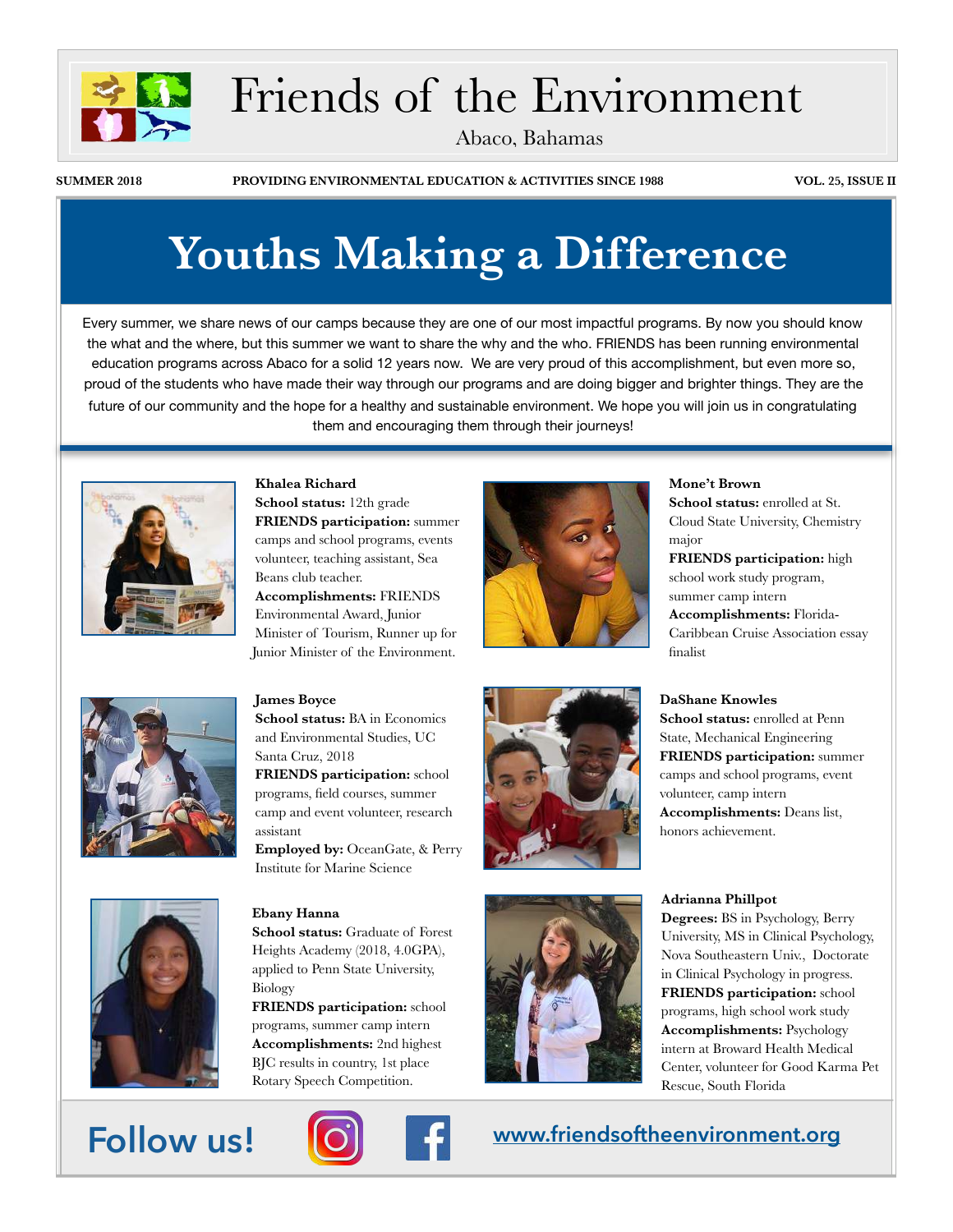## **Staff Reflections**



This September made 12 years since I joined the staff of FRIENDS. It's hard to believe how much time has passed, but when I think back on how much the organization has achieved, I can't help but be proud. In that time, FRIENDS has assisted with the establishment of 5 national parks, 3 wetland/coastal restorations, developed the Kenyon Centre and provided over 20,000 environmental education experiences for Bahamian students, and more.

FRIENDS holds a special place in my heart because I have been fortunate to be involved in a number of projects with the organization since my primary school days and I have seen their benefits. I remember joining Board meetings that were held during lunches at Abaco Inn, participating in some of the first beach cleanups on Elbow Cay, and going on a field trip to the mangroves in Hope Town Harbour with a visiting scientist (at age 10). That field trip heightened my awareness that there was more to our environment than meets the eye. Since then, I have held a desire to help ensure that future generations may enjoy and benefit from the environment in the same way that I have (although it wasn't realized in that way until later on…). We are so fortunate to be able to live here; Abaco truly is a special place. Our natural resources are diverse and relatively healthy compared to many places, and the unique network of people who live and visit here is unmatched. That's why I feel the role of FRIENDS in providing environmental awareness is critical. If we can engage Abaco's network in support of the environment we can do great things together.

Even though I have always grasped the importance of conservation for Abaco, becoming the mother of a now-toddler has given me a renewed appreciation for what we do here at FRIENDS. Watching his growing fascination with his surroundings and delight for animals and outdoor experiences gives me the confidence to know that I am doing what's right for his future, and for all of Abaco's children. The next generation deserves a healthy and sustainable environment, and to be given the tools to understand it, and manage it. Thank you for enabling us to make that happen!

*Olivia Pa*t*erson-Maura, Deputy Director*

# **Upcoming Events!**



**Abaco Science Fair - November 15th, New Vision Ministries, MH** This year's theme is "Investigating and implementing ways to eliminate single-use plastics". All Abaco schools are invited to participate and the general public are welcome to attend (10am - 2pm).

> **Reggae Night, November 16th, Snappas, MH**  Join us for a fun celebration and live music by Sailor Jane! \$10 entry donation

**Turtle Trot - November 22nd, Hope Town Harbour Lodge** The best way to work up an appetite for your Thanksgiving meal! Join us for a 5k fun run/walk through Hope Town and North End all in support of marine environment education and awareness!

**Sixth Annual Hope Town Music Festival - December 7th - 9th** The Combustion Music Hope Town Music Festival is a memorable threeday-long celebration of music and giving back to Abaco. Venues include: Hope Town Harbour Lodge, Harbour's Edge, Abaco Inn, and Hope Town Inn and Marina.

**Reef Ball Dinner, Dance, and Fundraiser Hope Town - Jan. 26, 2019, Marsh Harbour - Feb. 16, 2019**  The best night(s) of the year, when we can celebrate the work made possible by our members and come together in support for exciting new work in the coming year. Live music, silent and live auctions, and yummy menus at some of your favorite local venues!

**Coastal Christmas Ornaments by Kim Rody. Partial proceeds to support FRIENDS! Buy online at [www.rodyChristmas.com](http://www.rodyChristmas.com).**



**Please use the enclosed envelope or visit our website and make sure you are a member for 2018! Your support helps make all of our exciting programs possible!**

# FRIENDS Thanks Friends

**Lionfish Derby:** Green Turtle Club & Marina, Brendal's Dive Center, Abaco Tourist Office, The Bahamas Department of Marine Resources, Bobbie Lindsay, Chris Burdett, Sara Gordon, James Boyce, Jim Richard, Jevaughn Toote, Sarah Ann Showell, Vernae Porter **Advertising and Awareness:** Coastal Angler Magazine, The Abaconian, Abaco Cruiser's Net, Conch Salad TV, Steve Dodge and Cruising Guide to Abaco, The Abaco Scientist blog, Abaco Life.

**Rockin' with FRIENDS:** Hope Town Inn & Marina, Doug's Place, Delphi Club, Wally's, Pete's Pub, National Marine, Dive Guana, Standard Hardware, Abaco Neem, Hope Town Canvas, Pineapple Beach Club, The Thompson Group, Justin & Journey Higgs, Aly & James Boyce, The Aberle Family, Chris & Jessica Farren, Patrick Stewart, Rob Sands, Christopher Lightbourn, Elizabeth Covington, Reinhold Probst, Tim Givens, Sunil Lyer.

**Summer Camp & Field Courses:** Disney's Animals Science and Environment, Disney Cruise Line, Kelly Delancy and Adrianna McPhee (AMMC), Beth Whitman (FIU), Ryley Parent, Jody Albury, Vernae Porter, DaShane Knowles, Jasper Broad, Ebany Hanna, Jaro Curry, Ketia Knowles, Eunecia Butler, Lexi Welch, Craig Dahlgren/Perry Institute, Ariane de La Baume/BEP Foundation, Mercedes Russell, Maxwell Cooper, Bahamas Marine Mammal Research Organisation, Chevelle Burrows, Grand Cay All Age School, Maxine Cephas, Greg Cephas, Big Grand Cay, JA Pinder Primary, Estelle Pinder, St. Martin's Anglican Church



Thanks to Jane Patterson of Damianos Sotheby's International Realty for her support of FRIENDS through a recent sale.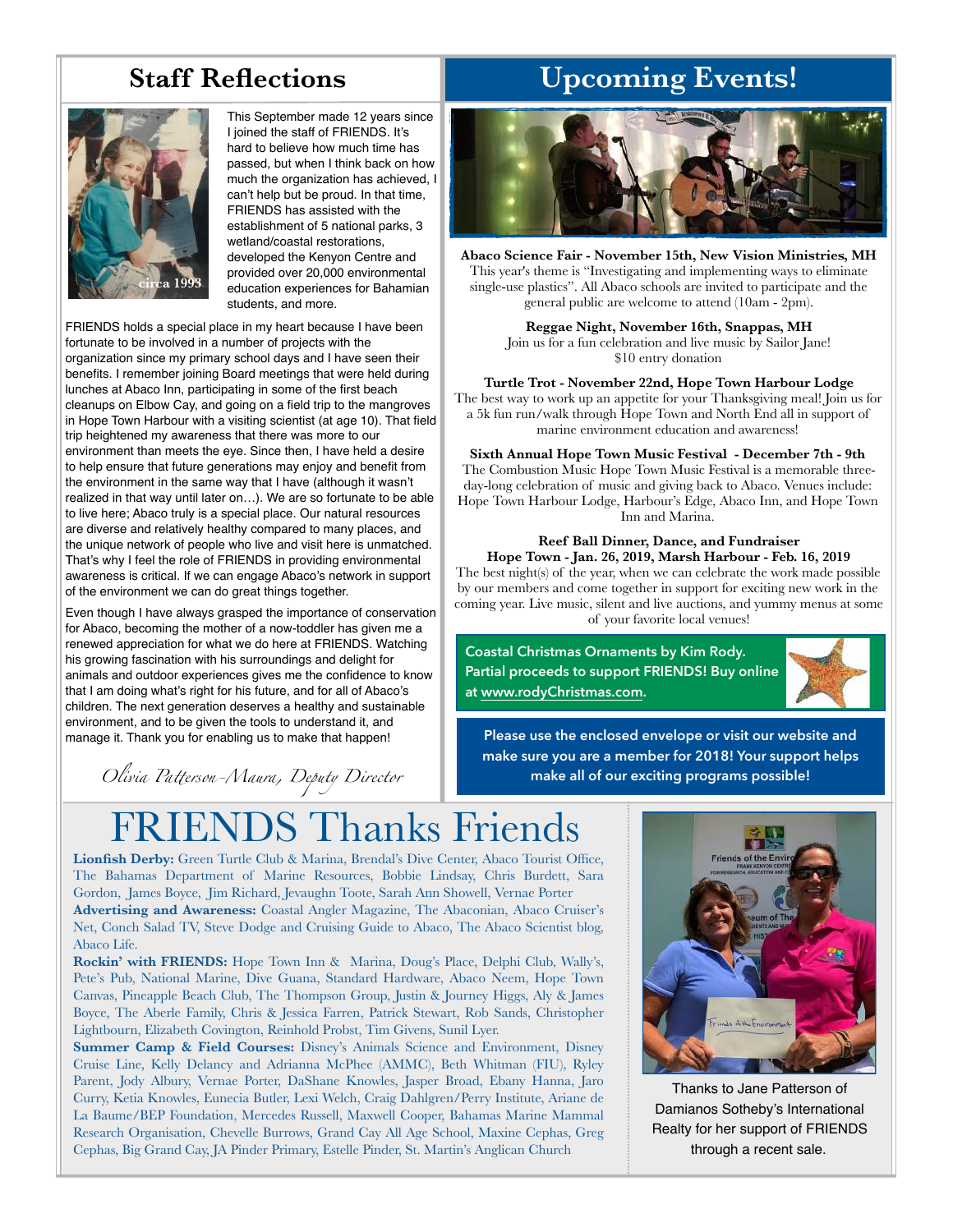# The Kenyon Centre *for Research, Education, and Conservation*

## **Project Coral**

FRIENDS has partnered with the Bahamas Environmental Protection Foundation (BEP Foundation) to collaborate on "Project Coral". This project is a prime example of what we can make

possible through the Kenyon Centre, highlighting our focus areas of research, education, and conservation while building on community partnerships. Project Coral's goal is to raise community awareness on coral reefs, including education, threats to coral reefs, and daily actions we can take to protect them. This summer, we began working with Loggerhead Productions on a video to help achieve those goals. Some of the students from our summer camp programs will be featured in this video, and they even got to help Dr. Craig Dahlgren from the Perry Institute for Marine Science build some coral nursery trees. We plan to incorporate Project Coral into the syllabi for our after school clubs, especially for our teen club, Island Investigators. This way, students in the community can feel a personal connection to the project, and most importantly to helping coral reefs in their daily lives. Stay tuned for progress on this project and for Facebook and Instagram posts about daily actions you can take to help coral reefs!









*Above, right:* Students get their first taste of snorkeling on a field trip at Mermaid Reef in Marsh Harbour. *Left:* Teen summer campers help build coral nursery trees out of PVC. *Left, below:* Coral fragments are strung from PVC trees and left to grow. Those fragments will be used for coral restoration projects. Photo credit: Ariane de La Baume, BEP Foundation.

*Below:* FRIENDS will be sharing reef facts and tips on how to help coral reefs through daily actions. Please share them!

# **BID YOU KNOW?**

Each type of fish on the reef has a specific job to do. Parrotfish help keep the reef clean by grazing on algae. This ensures that algae does not smother the coral and leaves open spaces for new coral polyps to settle.

## HOU

**Project Coral: Sharing the importance of Bahamian Coral Reefs** www.friendsoftheenvironment.org